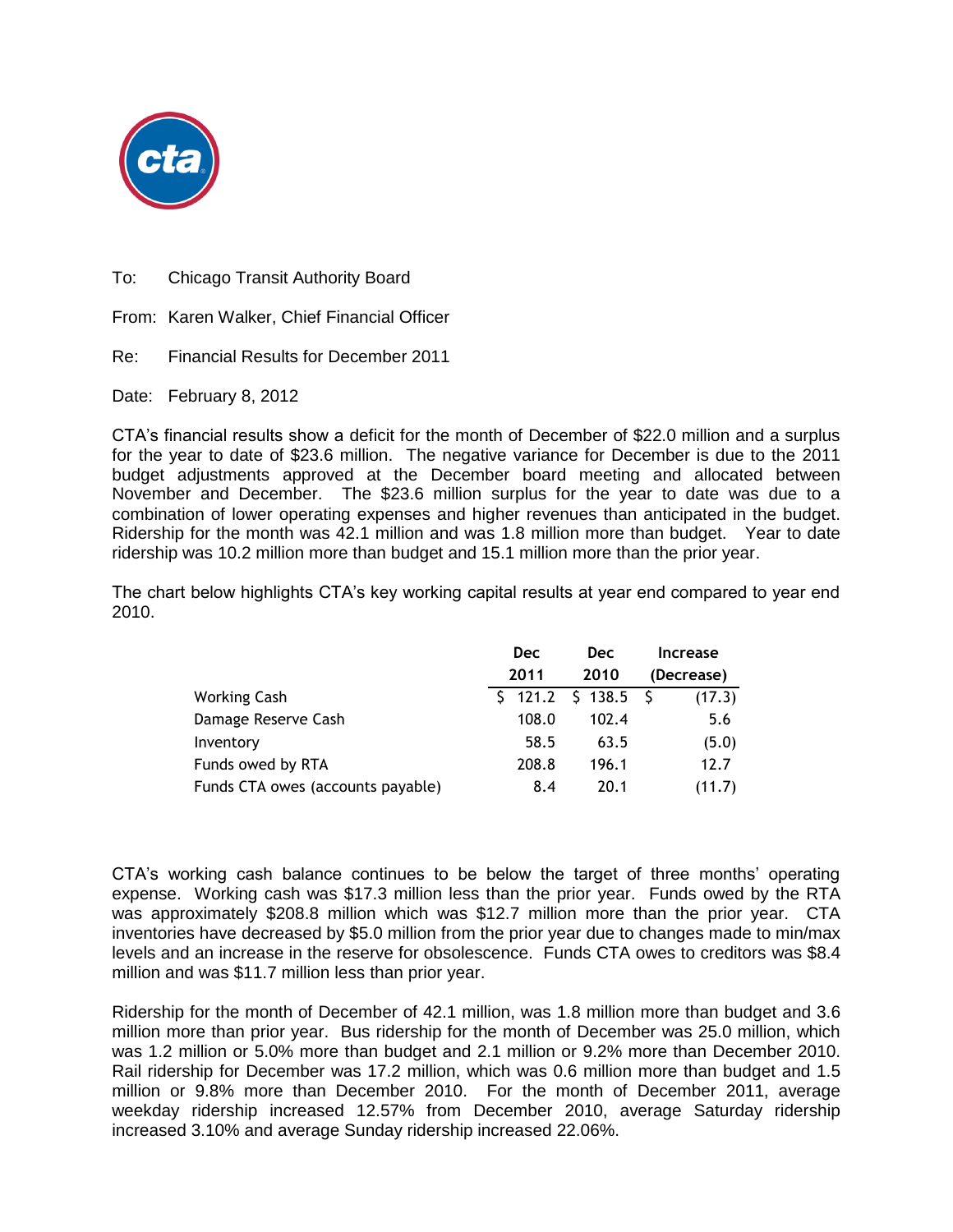Ridership for the year to date was 532.0 million and was 10.2 million more than budget and 15.1 million more than prior year. Bus ridership for the year to date was 310.4 million, which was 3.7 million or 1.2% more than budget and 4.3 million or 1.4% more than 2010. Rail ridership for the year to date was 221.6 million which was 6.6 million more than budget and 10.7 million or 5.1% more than 2010. For the full year of 2011, average weekday ridership increased 3.08% from 2010, average Saturday ridership increased 2.06% and average Sunday ridership increased 5.41%.

Free rides totaled 5.2 million for the month and 71.5 million for the year. This was 0.5 million less than December 2010 and 4.5 million less for the year to date. Free rides for seniors went into effect on March 17, 2008. In 2011, the free ride program for seniors was modified to subject participants to a means test. Under the new program, seniors who do not qualify to ride free pay a reduced fare. This modified program took effect September 12, 2011. The majority of free rides occurred on the bus system. Bus accounts for 4.2 million of the total free rides for the month while rail was 1.0 million.

Public Funding Required for Operations for the month and the year was \$72.1 million and \$681.7 million, respectively. Public Funding Required for Operations was unfavorable to budget for the month by \$22.0 million and was favorable to budget by \$23.6 million for the year. The \$23.6 million budget surplus for the year was primarily due to a combination of lower labor and other expense and higher system generated revenues than anticipated in the budget.

Recovery Ratio, which measures the percentage of operating expenses CTA funds from internally generated revenues, was 49.26% for the month and 57.21% for the year. This was unfavorable to budget by 10.92 percentage points for the month due to the budget adjustments and was favorable by 2.03 percentage points for the year to date.

Operating Expenses for the month and year equaled \$122.7 million and \$1.3 billion, respectively. For the month, operating expenses were \$24.6 million more than budget, primarily due to the budget amendment. For the year to date period, operating expenses were \$12.6 million lower than budget with all categories of expense favorable to budget, except for security.

Labor Expense was \$74.8 million for the month of December and was \$13.3 million more than budget due to the budget adjustment. Labor expense for the year to date equaled \$893.8 million and was favorable to budget by \$7.6 million due to the prolonged hiring freeze and more charges to capital jobs than anticipated in the budget.

Material Expense was \$6.3 million for the month and was over budget by \$5.1 million due to the budget adjustment. Material expense for the year to date equaled \$67.9 million and was on par with budget.

Fuel for Revenue Equipment was \$5.5 million for the month and was \$1.0 million less than budget for the month due to the budget adjustment. Fuel expense was \$57.3 million for the year to date and was \$0.9 million less than budget. Year to date fuel expense was \$5.2 million more than the prior year due to price increases. The gross price paid per gallon for the month was \$3.70. The fuel swap decreased the price by \$0.11 bringing the net cost per gallon to \$3.59 for the month of December 2011.

Electric Power for Revenue Equipment was \$3.4 million for the month and \$29.7 million for the year. Power expense was under budget for the month and year to date by \$0.3 million and \$0.6 million, respectively.